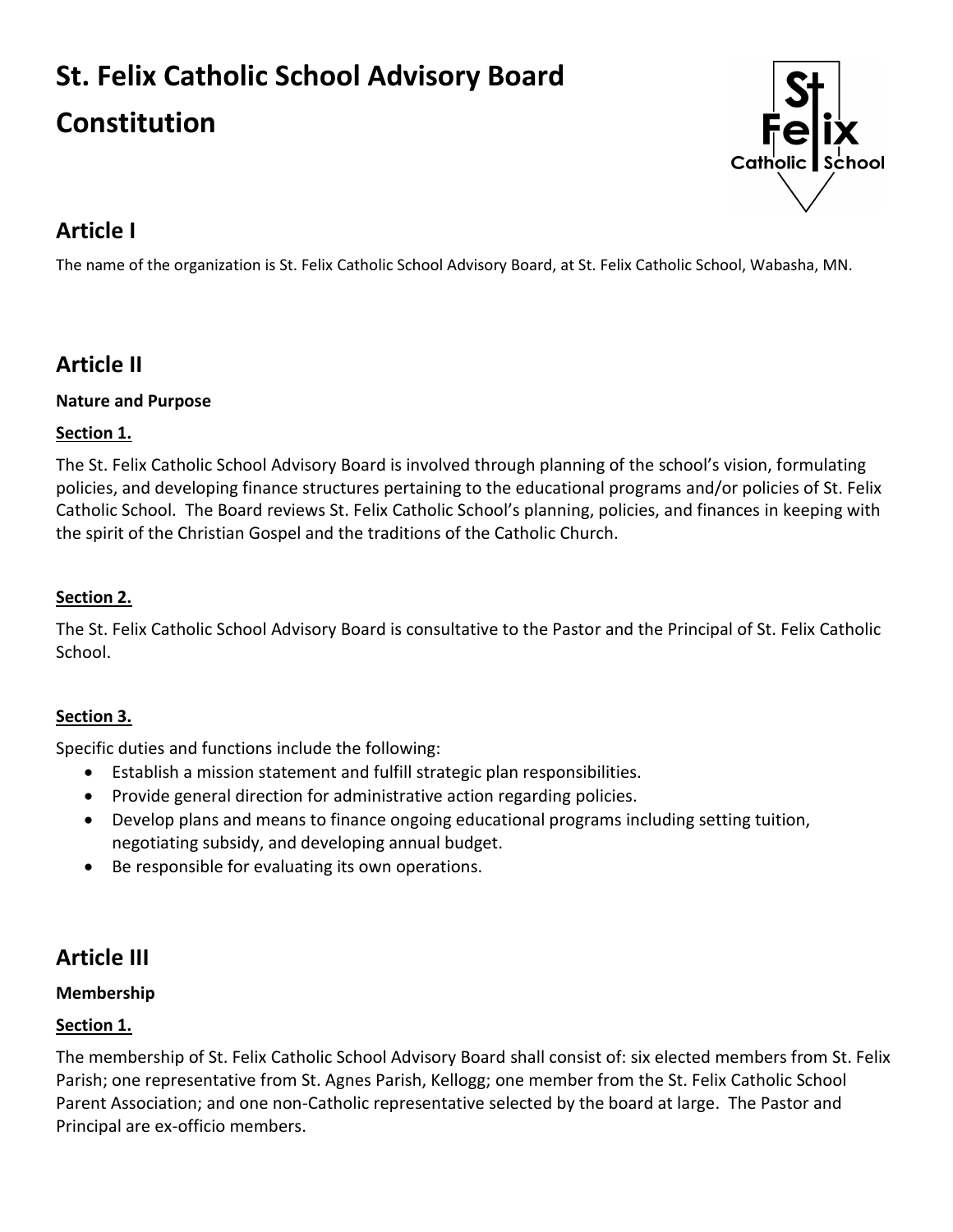#### **Section 2.**

A contracted teacher or employee of St. Felix Catholic School may not serve as a member of the St. Felix Catholic School Advisory Board.

#### **Section 3.**

Each elected or appointed member of the St. Felix Catholic School Advisory Board shall serve a term of three years. No member may serve more than two consecutive terms.

#### **Section 4.**

Interim vacancies shall be filled by the person who received the next highest number of votes at the most recent election. The interim person fills the remainder of the vacant term. If this vacancy is more than halfway through the term, it may not be counted as a full term and the interim person may serve an additional three-year term. If it is less than halfway through the term, they may fulfill that term and be eligible for reelection.

#### **Section 5.**

The Board members shall be elected in the month of August and take over their duties in the month of September.

### **Article IV**

#### **Officers**

#### **Section 1.**

The officers of the St. Felix Catholic School Advisory Board consist of Chairperson, Vice-Chairperson, and Secretary. Board Members shall elect these Officers at the regular meeting in September.

#### **Section 2.**

All elected members are eligible for any office with the exception of a candidate for Chairperson of which it is recommended to have one year of service on the Board.

## **Article V**

#### **Conduct of Meeting**

#### **Section 1.**

The rule of parliamentary procedure as contained in Robert's "Rule of Order" shall govern meetings of the St. Felix Catholic School Advisory Board.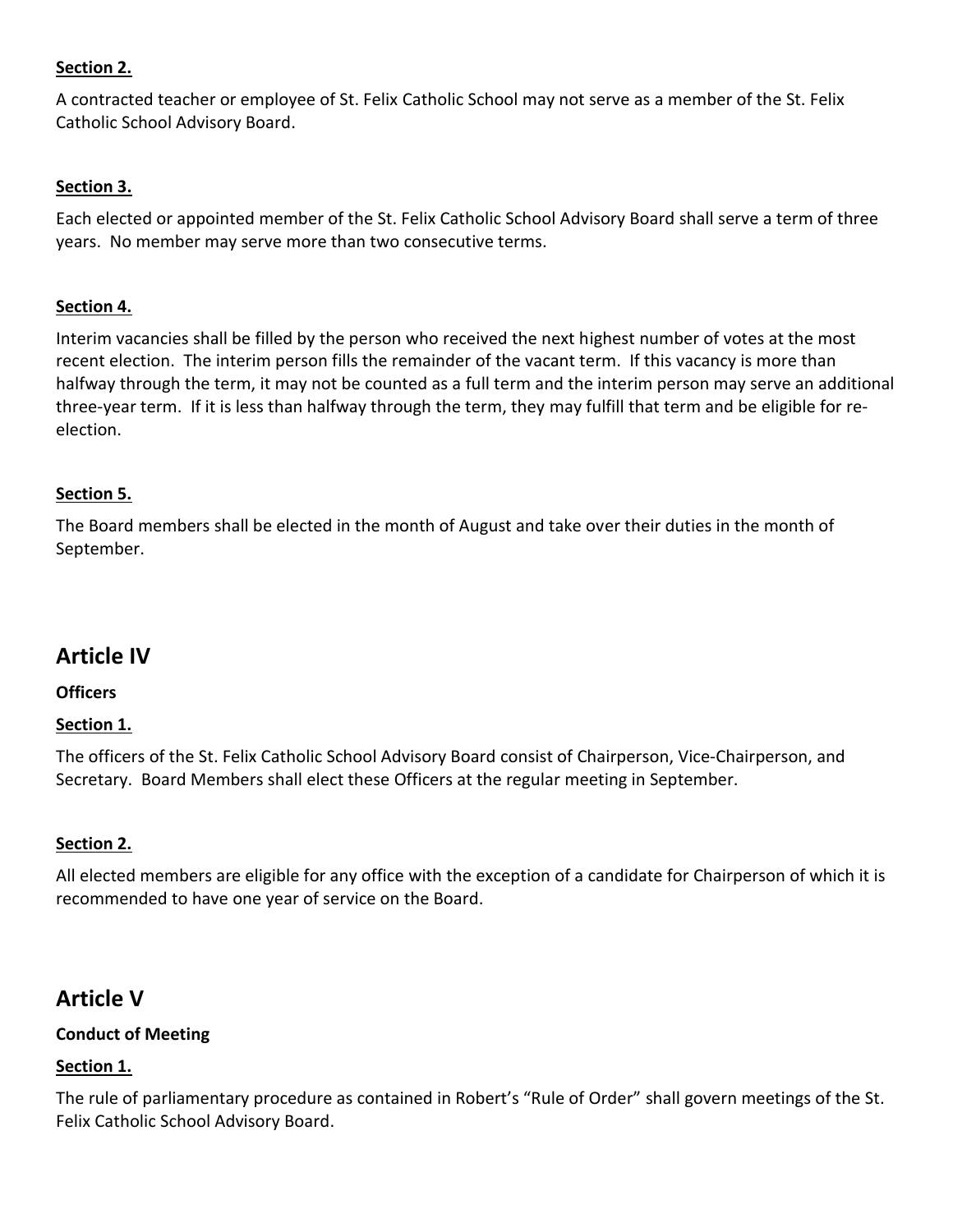#### **Section 2.**

The ordinary order of regular meetings shall be:

- 1. Call to Order
- 2. Opening Prayer
- 3. Roll Call
- 4. Approval of Agenda
- 5. Approval of Minutes
- 6. Pastor's Report
- 7. Principal's Report
- 8. Old Business
- 9. New Business
- 10. Executive Session
- 11. Closing Prayer
- 12. Adjournment

## **Article VI**

#### **Amendments**

#### **Section 1.**

This constitution may be amended by a vote of two-thirds of the total membership subject only to regulations of the Diocese of Winona Catholic Schools Office.

#### **Section 2.**

Amendments must be presented to the Board as least one week prior to voting on the amendment.